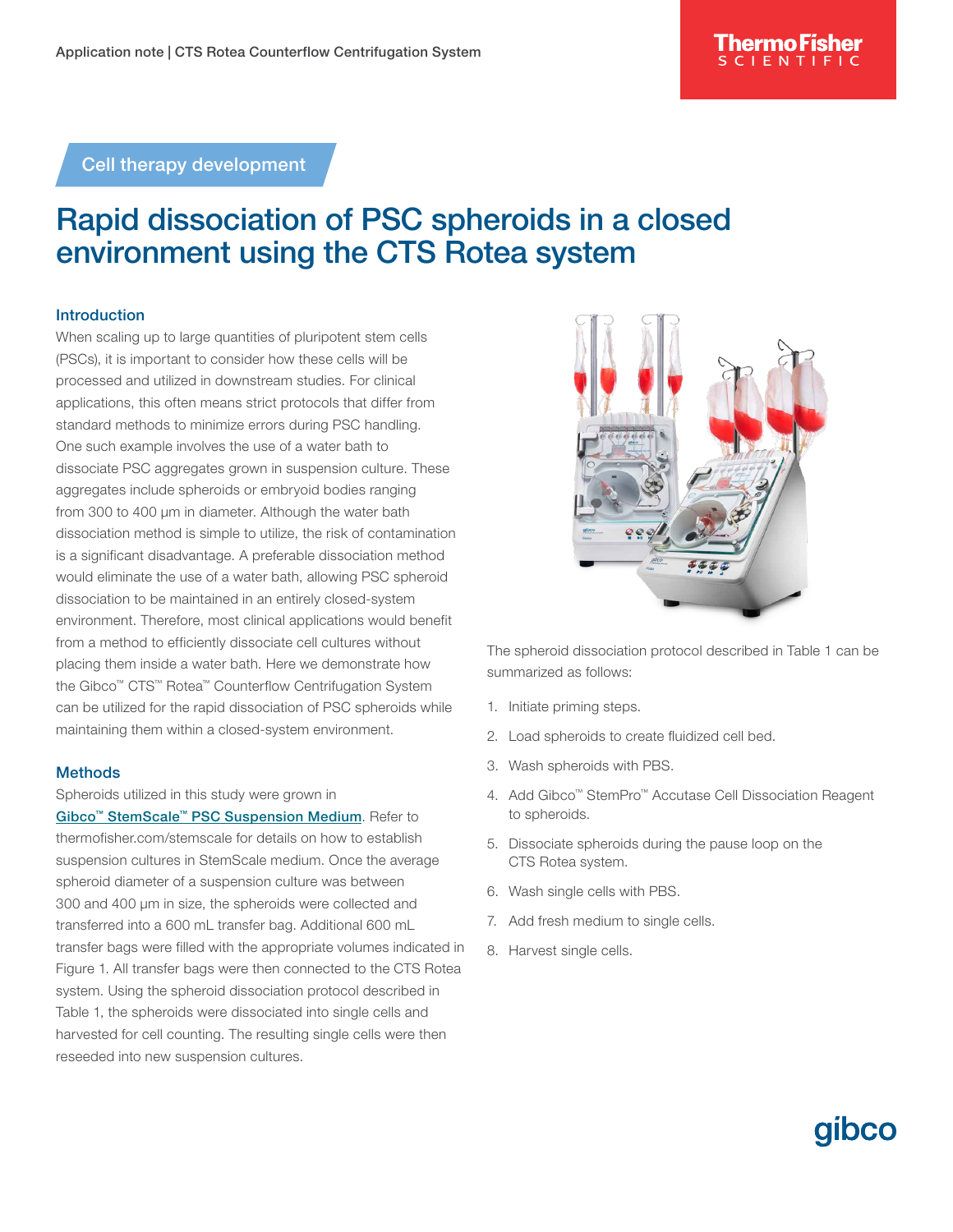

Figure 1. Experimental setup of the spheroid dissociation protocol using the CTS Rotea system. 600 mL transfer bags are used to store all the listed components according to the volumes in this image.

#### Table 1. Spheroid dissociation protocol using the CTS Rotea system.

| Step <sup>*</sup> | <b>Description</b>                               | <b>Flow</b><br>path | Centrifugation<br>force $(x\overline{g})$ | Pump<br>(mL/min) | <b>Step type</b> | Trigger(s)                                        |
|-------------------|--------------------------------------------------|---------------------|-------------------------------------------|------------------|------------------|---------------------------------------------------|
|                   | <b>Priming sequence</b>                          |                     |                                           |                  |                  |                                                   |
| $\mathbf{1}$      | Pre-prime                                        | C to A              | $\mathsf O$                               | 100              | Normal           | Bubble sensor input start of<br>flow (dry to wet) |
| $\mathbf{2}$      | Lubricate rotary coupling                        | C to A              | $\Omega$                                  | 100              | Normal           | Volume (30 mL)                                    |
| 3                 | Prime chamber and line A                         | C to A              | 10                                        | 100              | Normal           | Volume (30 mL)                                    |
| $\overline{4}$    | Prime bubble trap and line B                     | A to B              | 10                                        | 100              | Normal           | Volume (15 mL)                                    |
| 5                 | Prime line D                                     | A to D              | 10                                        | 100              | Normal           | Volume (5 mL)                                     |
| 6                 | Prime line E                                     | A to E              | 10                                        | 100              | Normal           | Volume (5 mL)                                     |
| $\overline{7}$    | Pressure prime                                   | A to F              | 10 <sup>1</sup>                           | $\Omega$         | Pressure prime   |                                                   |
| 8                 | Prime pause                                      | J to K              | 10 <sup>1</sup>                           | 40               | Pause            | Timer (5 sec)                                     |
| $\hbox{9}$        | Ramp speed to initiate bed                       | $J$ to $K$          | 75                                        | 80               | Pause            | Timer (10 sec)                                    |
|                   | Loading, washing, and dissociating the spheroids |                     |                                           |                  |                  |                                                   |
| 10                | Initiate bed                                     | <b>B</b> to G       | 75                                        | 80               | Normal           | Timer (60 sec)                                    |
| 11                | Load input material                              | B to A              | 75                                        | 80               | Normal           | Volume or timer**                                 |
| 12                | Wash                                             | C to A              | 75                                        | 40               | Normal           | Volume (30 mL) <sup>†</sup>                       |
| 13                | Add StemPro Accutase reagent                     | $E$ to $A$          | 75                                        | 40               | Normal           | Volume (20 mL) <sup>†</sup>                       |
| 14                | Dissociate spheroids                             | $J$ to $K$          | 75                                        | 40               | Pause            | Timer**                                           |
| 15                | Concentrate single cells                         | J to K              | 650                                       | 15               | Pause            | Timer (10 sec)                                    |
| 16                | Wash                                             | C to A              | 650                                       | 15               | Normal           | Volume (30 mL) <sup>+</sup>                       |
| 17                | Add fresh medium                                 | $D$ to $A$          | 650                                       | 15               | Normal           | Volume (10 mL) <sup>†</sup>                       |
| 18                | Concentrate bed for harvest                      | $J$ to $K$          | 800                                       | 15               | Pause            | Timer (20 sec)                                    |
| 19                | Harvest                                          | D to H              | 600                                       | 15               | Harvest          | Volume**                                          |

\* The steps listed in this protocol assume a suspension culture vessel size of 500 mL and an average spheroid diameter between 300 and 400 µm. Modifications to flow rate and centrifugation speed may be necessary when using suspension culture vessels or spheroids of different sizes. Furthermore, the dissociation time for StemPro Accutase reagent will be dependent on both the specific cell line and the number of spheroids present inside the centrifugation cone of the CTS Rotea system. For initial evaluations, it is useful to start with dissociation times between 5 and 10 min.

\*\* Trigger defined according to the requirements of the user.

† The volumes listed here will work for larger vessels, but they can still be increased as necessary.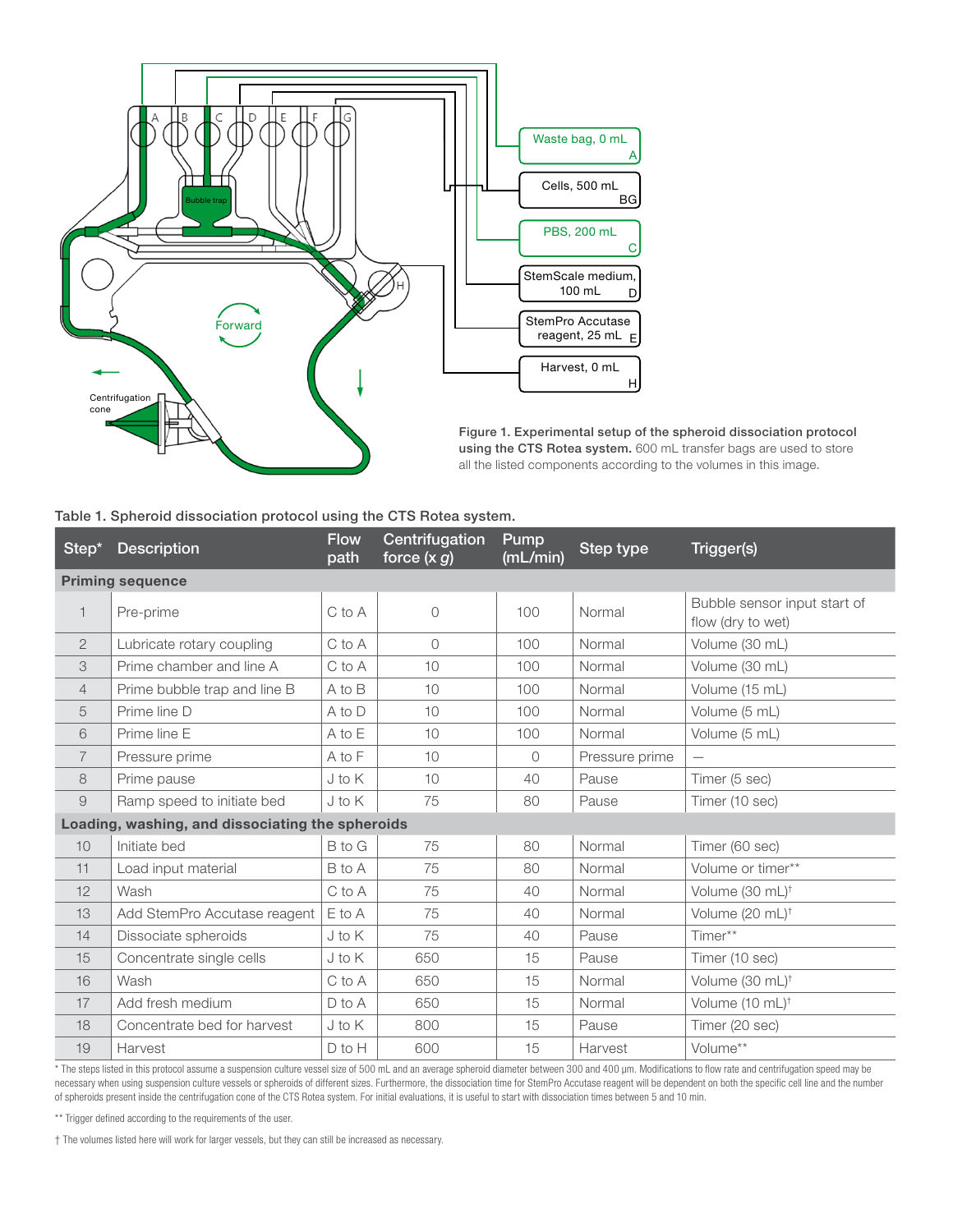#### **Results**

Figure 2A shows the single-cell yields obtained from dissociating spheroids grown in StemScale medium and harvested from a 100 mL suspension culture vessel. These spheroids were dissociated in both the CTS Rotea system and a water bath once the average spheroid size was approximately 300 to 400 µm in diameter. The single-cell output was found to be comparable between the CTS Rotea system (9-fold expansion) and the water bath (10.5-fold expansion). Notably, the time to dissociate the spheroids was significantly faster in the CTS Rotea system (5 min) compared to the water bath (15 min). Cell viability was also comparable between the CTS Rotea system (98% viable) and the water bath (98.5% viable), as shown in Figure 2B.

The single cells obtained using the CTS Rotea system and water bath were reseeded into new suspension culture vessels. These cells were able to nucleate into spheroids and successfully expand over 5 days of growth, indicating the CTS Rotea system was able to dissociate spheroids with no impact on downstream suspension culture performance (Figures 2C and 2D). Spheroid morphology was also comparable between the spheroids dissociated using the CTS Rotea system and water bath method. Spheroid dissociation within the CTS Rotea system is also scalable to larger suspension culture vessels. Figure 3 shows the results obtained by dissociating spheroids grown in StemScale medium and harvested from a 3 L bioreactor. The 3 L bioreactor harvest line was able to be connected to the CTS Rotea system, enabling spheroids to be harvested directly into the centrifugation cone of the CTS Rotea system. Similar to the 100 mL suspension culture vessel, the single-cell yields and viabilities obtained from dissociation using the CTS Rotea system (8.5-fold expansion; 93% viable) are comparable to dissociation using the water bath method (9.0-fold expansion; 96% viable) (Figures 3A and 3B). Notably, the time to dissociate the spheroids from the 3 L bioreactor was significantly faster in the CTS Rotea system (10 min) compared to the water bath (30 min). After the single cells were reseeded, the resulting spheroids were able to nucleate and expand over 5 days of growth with no impact on downstream suspension culture performance (Figures 3C and 3D). Due to the centrifugation cone of the CTS Rotea system almost being filled to capacity during dissociation, the output from a 3 L bioreactor system is the approximate upper limit for loading spheroids into the CTS Rotea system.



Figure 2. A comparison of spheroid dissociation from a 100 mL suspension culture vessel using the CTS Rotea system and a water bath. Spheroids grown for 5 days and dissociated using both the CTS Rotea system and a water bath method show similar performance in terms of (A) total cell yield and (B) cell viability. The final cell yields and cell viabilities were obtained from cell counts performed immediately after harvesting the single-cell output from the dissociated spheroids. Notably, the CTS Rotea system can dissociate spheroids significantly faster than the water bath method. (C) All single cells harvested from the CTS Rotea system were able to re-nucleate into spheroids when reseeded into new suspension culture vessels. (D) After 5 days of growth, the final cell yields of these reseeded spheroids were also shown to be similar, indicating the CTS Rotea system can gently dissociate spheroids into single cells capable of being utilized for downstream applications.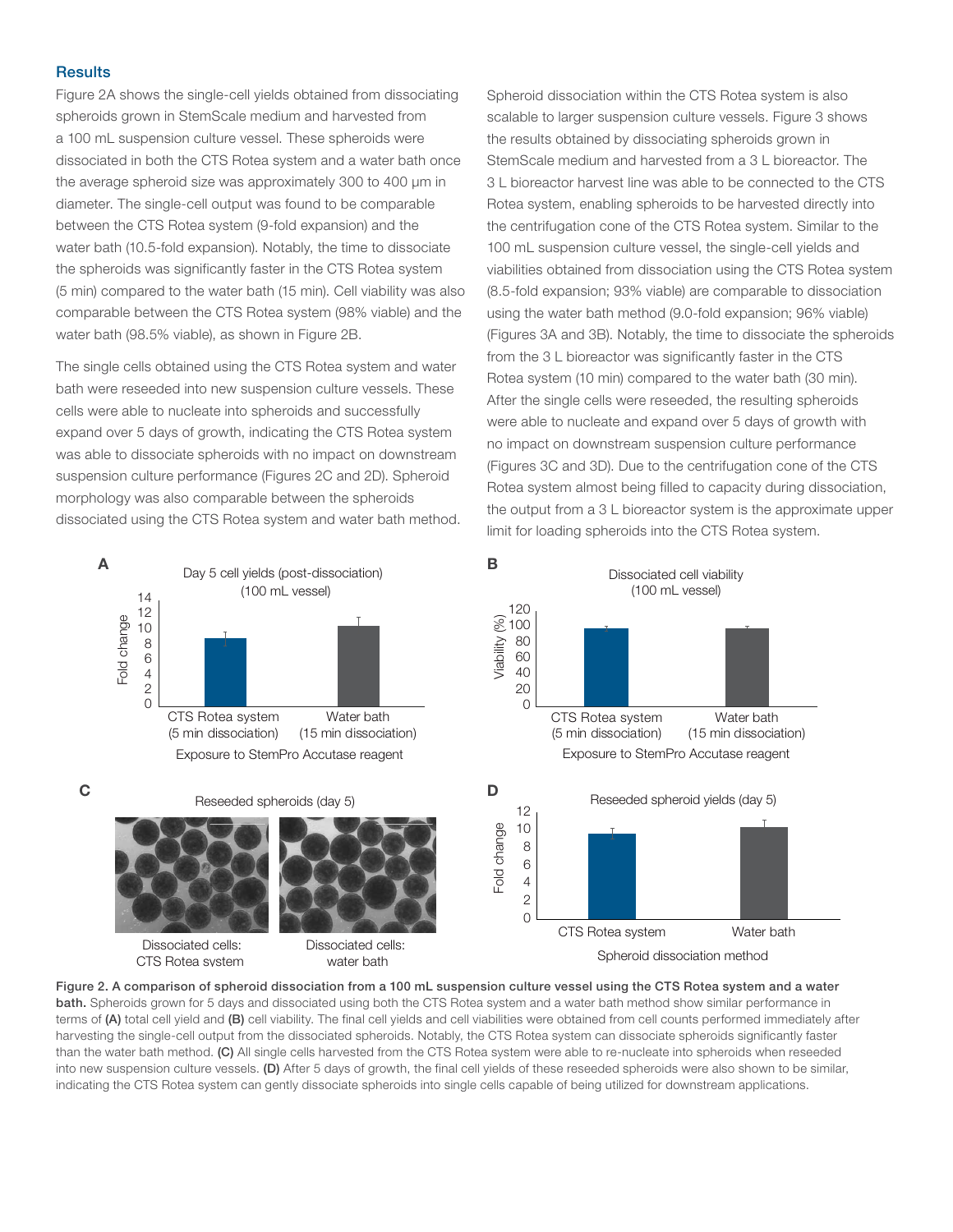

Figure 3. A comparison of spheroid dissociation from a 3 L bioreactor using the CTS Rotea system and a water bath. Spheroids grown for 5 days and dissociated using both the CTS Rotea system and a water bath method show similar performance in terms of (A) total cell yield and (B) cell viability. The final cell yields and cell viabilities were obtained from cell counts performed immediately after harvesting the single-cell output from the dissociated spheroids. Notably, the CTS Rotea system can dissociate spheroids significantly faster than the water bath method. (C) All single cells harvested from the CTS Rotea system were able to re-nucleate into spheroids when reseeded into new suspension culture vessels. (D) After 5 days of growth, the final cell yields of these reseeded spheroids were also shown to be similar, indicating the CTS Rotea system can gently dissociate spheroids into single cells capable of being utilized for downstream applications.

#### **Discussion**

Overall, the CTS Rotea system can easily be utilized for the rapid dissociation of 3D spheroids in a closed-system environment. We have observed that cells dissociated within the CTS Rotea system behave similarly to those dissociated in a water bath. This indicates that the two key advantages offered by the CTS Rotea system over a water bath method are (1) faster dissociation times and (2) dissociation within a closed system.

While the settings described in Table 1 are useful when performing the first dissociation protocol for large (i.e., 300–400 µm diameter) spheroids, there are many additional factors affecting spheroid dissociation that should be considered. Failure to properly account for these factors could lead to improper spheroid dissociation and reduced cell viability. In this section, we describe the most important factors affecting spheroid dissociation in the CTS Rotea system.

#### Effect of centrifugation speed on spheroid viability

The correlation between centrifugation speed and flow rate plays an important role when processing PSCs inside the CTS Rotea system. For single cells ranging from 10 to 20  $\mu$ m in diameter, this balance determines whether PSCs will remain inside or be eluted from the centrifugation cone. Because the CTS Rotea system can gently process single-cell suspensions, the exact values themselves do not significantly affect PSC viability. However, for 3D spheroids ranging from 300 to 400 µm in diameter, more precise consideration of the centrifugation speed and flow rate is necessary to maintain a high spheroid viability. Without properly balancing both centrifugation speed and flow rate, spheroids that flow through the CTS Rotea system could become significantly damaged.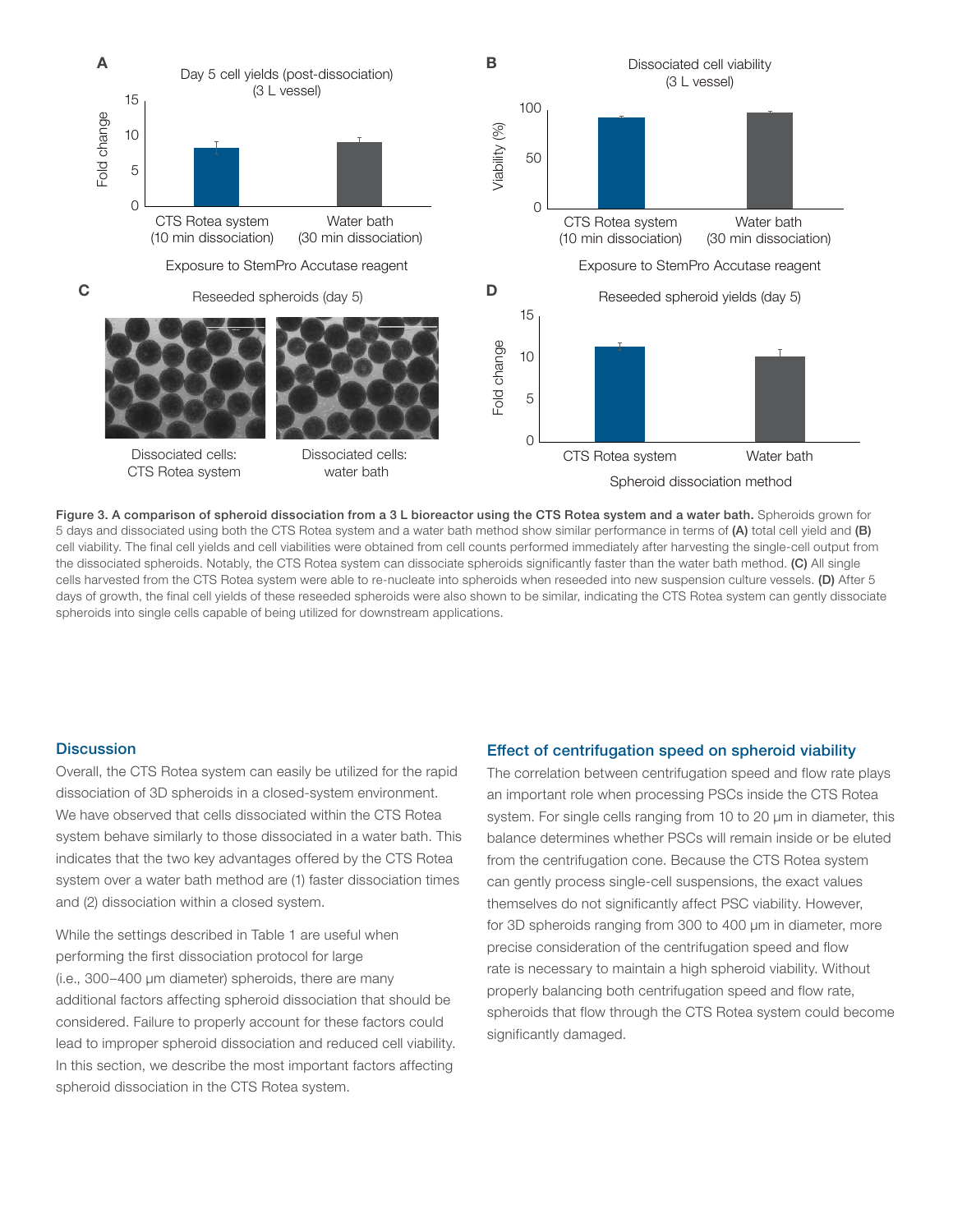



Figure 4. Centrifugation speed has a significant effect on spheroid viability. The spheroids imaged here were input into the CTS Rotea system, centrifuged for 5 min, and harvested for imaging. They were not dissociated into single cells, meaning their output morphology should appear similar to their input morphology. When spheroids are being processed inside the CTS Rotea system, it is important to minimize the centrifugation speed as much as possible. (A) Unoptimized settings result in the shearing and death of whole spheroids. (B) By minimizing centrifugation speed, the spheroids will remain healthy and viable. Notably, 75 x *g* is the minimum centrifugation speed possible, as spheroids begin to elute into the waste bag below this speed.

Figure 4 demonstrates the effects of centrifugation speed and flow rate on spheroid morphology. The spheroids shown in this figure were loaded into the centrifugation cone of the CTS Rotea system and centrifuged for 5 min before being harvested. Because the spheroids were not exposed to StemPro Accutase reagent, no spheroid dissociation occurred, meaning the most optimal instrument settings are when the input spheroids appear similar to the output spheroids.

In Figure 4A, the effects of unoptimized centrifugation speed and flow rate can be seen. At a high flow rate (100 mL/min) and a centrifugation speed of 300 x *g*, spheroids loaded into the CTS Rotea system become sheared and damaged after 5 min of centrifugation. The overall culture viability is significantly reduced, preventing the spheroids from recovering and expanding in subsequent passages.

To minimize this kind of damage, Figure 4B demonstrates how the settings of the CTS Rotea system can be balanced to gently process 3D spheroids. The spheroids were introduced into the centrifugation cone at a constant flow rate of 80 mL/min and

centrifuged at various speeds for 5 min. At centrifugation speeds of 75 and 100 x *g*, the harvested spheroids experienced little to no damage, ensuring PSC viability remained high. However, at centrifugation speeds of 150 and 200 x *g*, the harvested spheroids exhibited significant signs of damage, causing a reduction in PSC viability.

Overall, these results indicate the importance of balancing the centrifugation speed with the flow rate while processing large spheroids inside the CTS Rotea system. Centrifugation speeds of 75–100 x *g* are preferable for spheroid sizes of 300–400 µm to minimize any potential damage that may occur to spheroids flowing through the CTS Rotea system. Notably, spheroids of this size begin to elute into the waste bag at centrifugation speeds below 75 x *g*, preventing the centrifugation speed from being reduced further. By starting with a lower centrifugation speed, the flow rate can then be optimized to ensure spheroid viability remains high. This concept can easily be applied to spheroids of varying sizes in order to obtain viable cells after processing using the CTS Rotea system.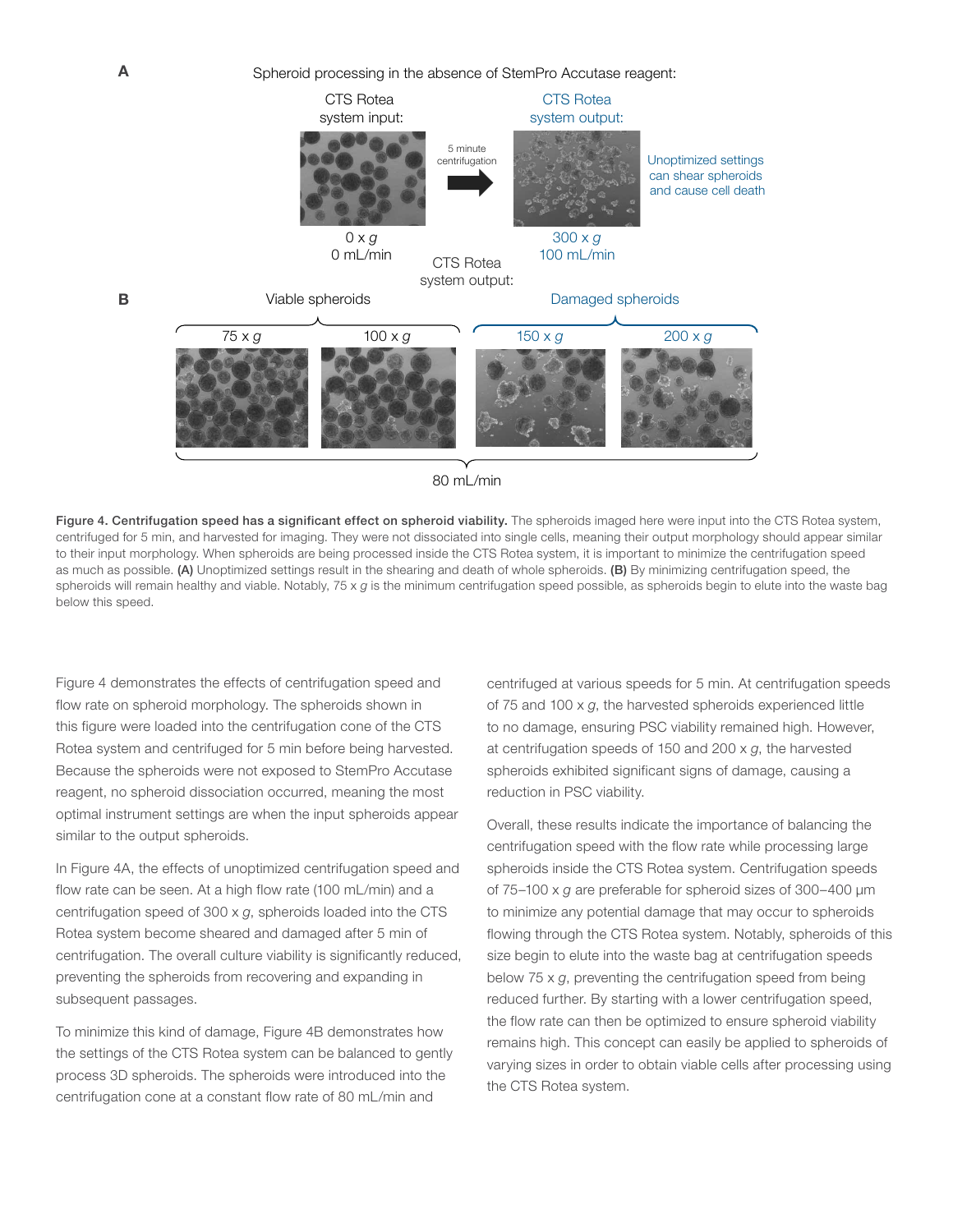#### Effect of flow rate on load time

As discussed in the previous section, 3D spheroids are very sensitive to the input settings of the CTS Rotea system and must be gently processed when flowing through the system. Utilizing lower centrifugation speeds and lower flow rates are the simplest methods to minimize any potential spheroid damage. However, this is not always practical when working in large-scale vessels. Table 2 shows the approximate time to complete each step in the spheroid dissociation protocol for a 500 mL vessel. The most significant time investments are required at the spheroid loading step (10 min) and spheroid dissociation step (6 min). Of the two, the spheroid dissociation time does not change much when utilizing different-sized suspension culture vessels. However, the spheroid load time does significantly increase as the suspension culture vessel increases in size.

#### Table 2. Approximate time to complete each protocol step of the CTS Rotea system for a 500 mL vessel.

| <b>Protocol step</b> | Time             |
|----------------------|------------------|
| Priming              | $2 \text{ min}$  |
| Load spheroids       | $10 \text{ min}$ |
| Wash spheroids       | 3 min            |
| Dissociate spheroids | 6 min            |
| Wash cells           | 3 min            |
| Add fresh medium     | 3 min            |
| Harvest              | 3 min            |

Table 3 shows how flow rate of the CTS Rotea system must be considered when loading spheroids from large-scale suspension culture vessels. Notably, the flow rate is not a significant concern with small-scale suspension culture vessels. The difference between spheroid loading times for a 40 mL/min flow rate and an 80 mL/min flow rate is just 1.25 min for a 100 mL suspension culture vessel. This spheroid loading time difference only increases to 6.25 min for a 500 mL suspension culture vessel. However, a 3 L suspension culture vessel has a load time



# A Control spheroids **B** Aggregating spheroids **B**



difference of 37.5 min between a 40 mL/min flow rate and an 80 mL/min flow rate. This is a significant time investment just to load spheroids into the CTS Rotea system, meaning the higher flow rate is preferable to minimize the amount of time spent in the spheroid-loading step.

## Table 3. Effect of suspension culture vessel size on load time of the CTS Rotea system.

| <b>Vessel size</b>          | Flow rate           | Load time          |
|-----------------------------|---------------------|--------------------|
| 100 mL PBS Mini™ Bioreactor | 40 mL/min           | $2.5 \text{ min}$  |
|                             | $80 \text{ mL/min}$ | $1.25$ min         |
| 500 mL PBS Mini Bioreactor  | 40 mL/min           | $12.5 \text{ min}$ |
|                             | $80 \text{ mL/min}$ | 6.25 min           |
| 31 PBS 3 Bioreactor*        | $40 \text{ mL/min}$ | 75 min             |
|                             | $80 \text{ mL/min}$ | 37.5 min           |

\* The full cell yield from a 3 L bioreactor is enough to fill the majority of the centrifugation cone of the CTS Rotea system.

# Potential undesirable spheroid aggregation within the CTS Rotea system

When single-cell cultures are processed within the CTS Rotea system, it is important for them to form a fluidized bed within the centrifugation cone. The fluidized bed ensures the cells are collected within the cone, while still enabling them to rapidly elute when flow settings are modified. Due to the nature of the fluidized bed, a cell pellet does not form during centrifugation.

Similar to the single-cell cultures, spheroid cultures will also form a fluidized bed within the centrifugation cone. However, this can potentially be problematic for sensitive cell lines, due to the tendency for spheroids to fuse into large aggregates when in contact for long periods of time. Figure 5A shows an example of this spheroid aggregation issue for an orbital shake platform culture. The control spheroids were removed from the orbital shake platform for an extended period. After 1 hour without agitation, the spheroids began to fuse into the large aggregates shown in the image.





(With agitation) (Without agitation) (Constant centrifugation)

Figure 5. Undesirable spheroid aggregation phenomenon. (A) When spheroids are removed from agitation for extended periods of time, they may attempt to fuse into large aggregates. (B) This phenomenon may also occur for sensitive cell lines that remain as a fluidized bed for long durations in the centrifugation cone of the CTS Rotea system.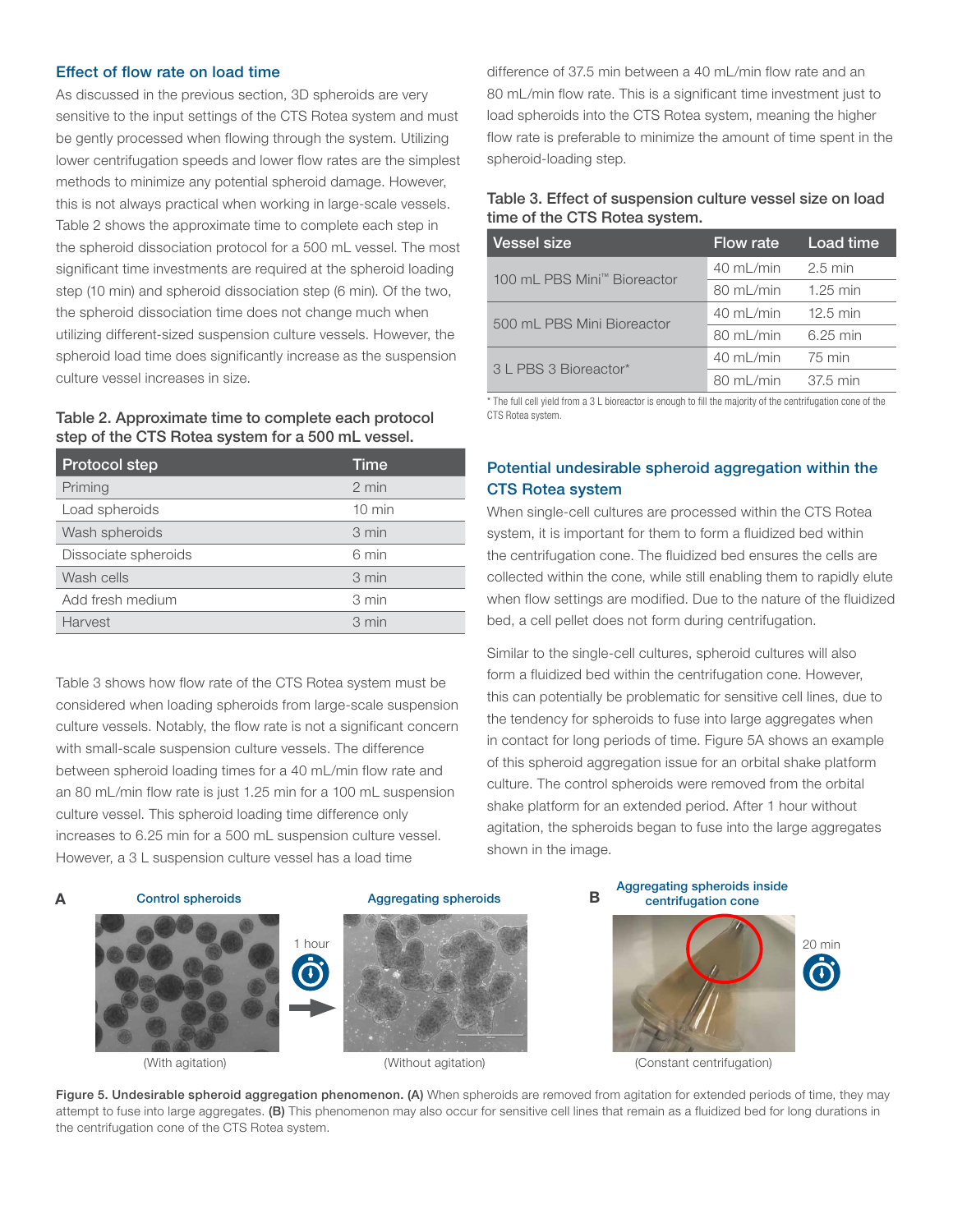This same phenomenon can sometimes be observed with the CTS Rotea system as shown in Figure 5B. When spheroids in the centrifugation cone form a fluidized bed, they will also be in close proximity to one another. After constant centrifugation for 20 min, spheroids in the centrifugation cone have sometimes been observed to aggregate together into a large clump. This aggregation impairs spheroid dissociation and ultimately leads to cell death as the large aggregates are forcibly eluted out of the centrifugation cone.

To prevent this undesirable spheroid aggregation, it is possible to insert a temporary spheroid elution loop within the dissociation protocol. Figure 6 illustrates this elution loop in action. The spheroids are partially loaded into the CTS Rotea system for a brief period (2–5 min). After partial loading, the CTS Rotea system enters a pause loop where the centrifugation speed decreases

to 0 x *g*. This causes all the spheroids in the centrifugation cone to elute. After a short period of time (15–20 sec), the centrifugation speed increases back to 75 x *g* to reconcentrate spheroids within the centrifugation cone. Once all spheroids have re-entered the cone (15–20 sec), the loop returns to the spheroid-loading step.

The spheroid elution loop enables the rapid loading of large spheroid volumes while still ensuring spheroids do not remain in contact with one another for too long. In doing so, it prevents spheroids from forming undesirable aggregates within the fluidized bed. The loop can also be adapted to work during the spheroid wash and dissociation steps. Once spheroids have dissociated into single cells, the single cells will then be able to form a fluidized bed with no aggregation issues. For an example of the loop steps when loading cells, refer to Table 4.



Figure 6. Temporary spheroid elution loop. If spheroid aggregation inside the centrifugation cone of the CTS Rotea system is a problem, this spheroid elution loop can be utilized to prevent spheroids from fusing into a large aggregate. By initiating a pause loop and temporarily stopping centrifugation, the spheroids will be eluted out of the centrifugation cone. After a brief period, centrifugation can be restarted to retain spheroids inside the centrifugation cone. This process can loop as many times as necessary and can be adapted at any point in the dissociation protocol.

#### Table 4. Example of a spheroid elution loop during initial spheroid loading.

| Step <sup>*</sup> | <b>Description</b>                 |        | Flow path Centrifugation force $(x, g)$ Pump (mL/min) Step type |    |        | Triager(s)     |
|-------------------|------------------------------------|--------|-----------------------------------------------------------------|----|--------|----------------|
|                   | Load cells                         | C to A | 75                                                              | 80 | Normal | Timer (2 min)  |
|                   | Temporarily elute spheroids J to K |        |                                                                 | 80 | Pause  | Timer (20 sec) |
|                   | Reconcentrate spheroids            | J to K | 75                                                              | 80 | Pause  | Timer (20 sec) |

\* Loop steps 1–3 as many times as necessary to load all cells.